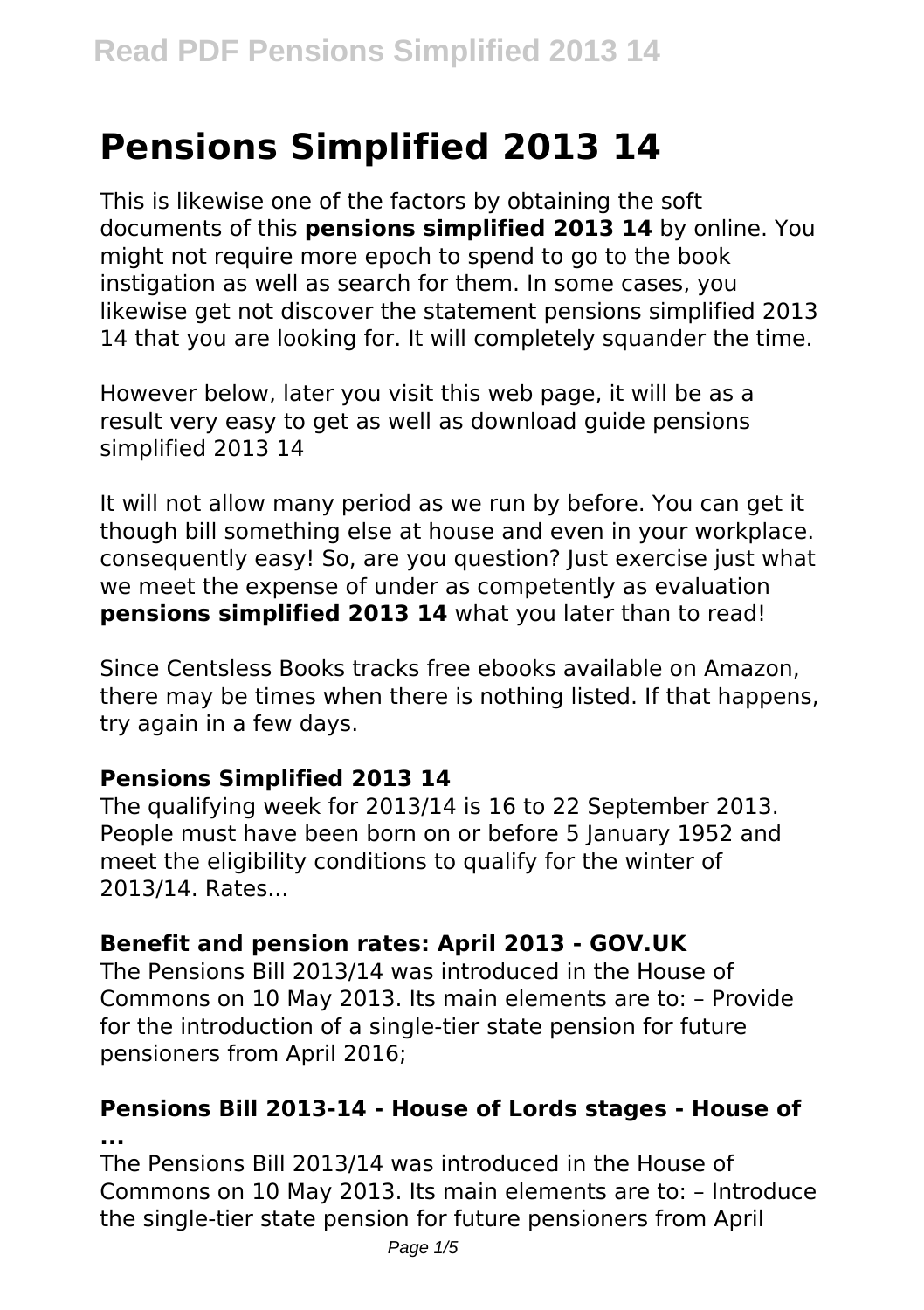2016, replacing the current basic State Pension and additional State Pension;

#### **Pensions Bill 2013-14 - House of Commons Library**

Premature Retirement Scheme Annual Accounts 2013-14 4 2.3 Main features of the Scheme The NHS Pension Scheme pr ovides defined benefits, which are summarised below. This list is an illustrative guide only, and is not intended to detail all the be nefits provided by the Scheme or

# **NHS Pension Scheme Accounts 2013-14**

This has decreased from 2.1 per cent to 2 per cent since 2012-13, which the Department primarily attributes to the removal of Council Tax Benefit from the estimate following its abolition in April 2013. The Department estimates the total underpayments in 2013-14 to be £1.4 billion, or 0.9 per cent of total benefit expenditure.

# **Department for Work and Pensions 2013-14 accounts ...**

Tier Pensionable Pay in 2013/14 Contribution Rate in 2013/14 1 Up to £15,431.99 5.0% 2 £15,432.00 to £21,387.99 5.3% 3 £21,388.00 to £26,823.99 6.8% 4 £26,824.00 to £49,472.99 9.0% 5 £49,473.00 to £70,630.99 11.3% 6 £70,631.00 to £111,376.99 12.3% 7 £111,377.00 and over 13.3%

# **NHS Pensions - 2013/14 Tiered Employee Contributions Year ...**

1.1 This report covers the financial year 2013-14. 1.2 The Teachers' Pension Scheme (TPS or Scheme) is a statutory, unfunded, defined benefit occupational pension scheme with benefits based on...

# **Teachers' Pension Scheme (England and Wales)**

The £4,000 pension input amount that is more than the 2013-14 annual allowance will use up Sam's available annual allowance from earlier years as follows: 2010-11 - £2,000 2011-12 - £1,000 ...

# **PTM055100 - Pensions Tax Manual - HMRC internal manual ...**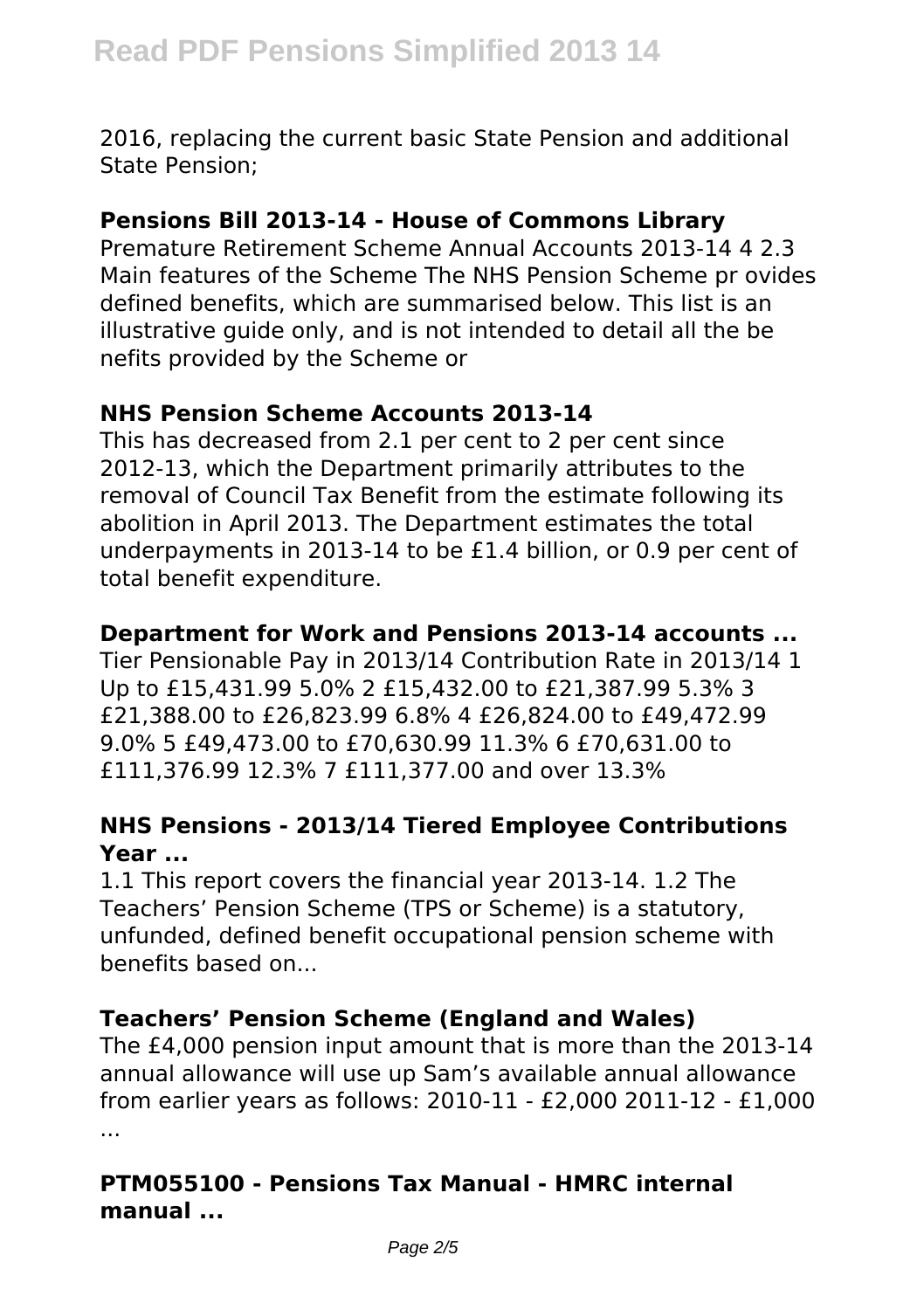The state pension is a paid weekly by the UK government to all citizens of state pension age, ... This is worth up to £107.45 a week in the 2012/13 tax year and £110.15 from April 2013.

#### **State pension: everything you need to know | State ...**

Yeah, reviewing a ebook pensions simplified 2013 14 could mount up your near friends listings. This is just one of the solutions for you to be successful. As understood, ability does not recommend that you have astonishing points.

Comprehending as skillfully as accord even more than other will pay for each success. neighboring to, the publication as skillfully as sharpness of this pensions simplified 2013 14 can be taken as

#### **Pensions Simplified 2013 14 - pompahydrauliczna.eu**

The increase in the number of qualifying contributions required (from 260 to 520) will now also apply to people getting reduced rate pensions on or after 1 January 2013. Special pro-rata pensions for people with intermittent insurance (paid to people who had problems meeting yearly average requirements because they were not compulsorily insured before 1974) are being abolished.

# **Budget 2013 - Citizens Information**

The method used to calculate pension accrual is 16 x the end of year pension less the value of the pension at the beginning of the year as increased by CPI. In this case, the value of pension accrual for 2013 - 14 amounts to 16 x [68,200 – (60,000 x 1.022)]. This is  $16x (6,880) = \text{\pounds}110,080$ .

# **New CPI will increase pension taxation limit**

This submission is made specifically in relation to clause 24(2) and Schedule 14 of the Bill [2] , which would enable sponsoring employers of contracted-out pension schemes to change the rules of those schemes to adjust members' future pension accrual or contributions, in order to take into account the loss of an employer's rebated National Insurance contributions upon the abolition of ...

# **Pensions Bill (12th July 2013)**

Pension tax simplification, often simply referred to as "pension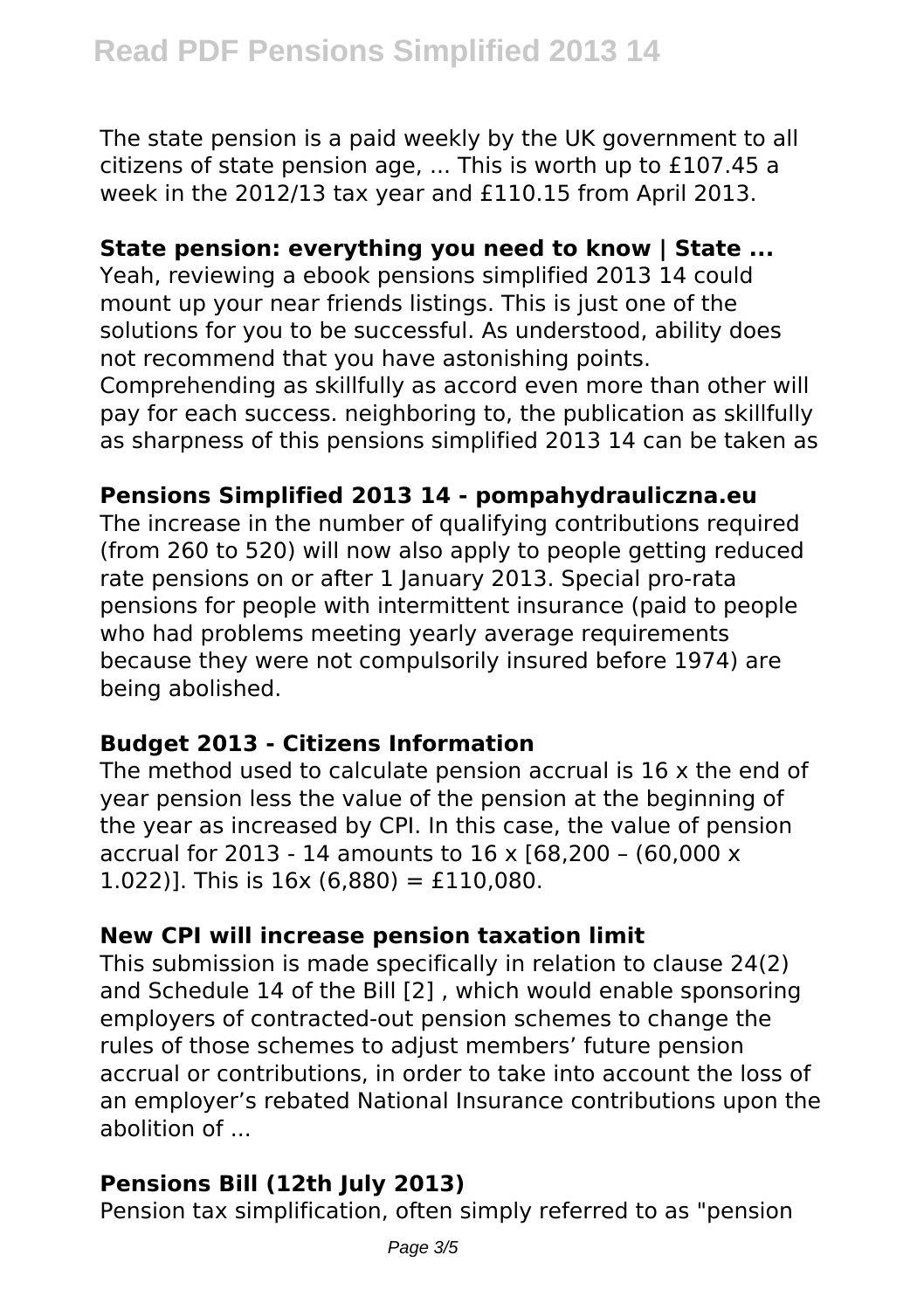simplification" and taking effect from A-day on 6 April 2006 was a policy announced in 2004 by the Labour government to rationalise the British tax system as applied to pension schemes. The aim was to reduce the complicated patchwork of legislation built-up by successive administrations which were seen as acting as a barrier to ...

# **Pension tax simplification - Wikipedia**

And that brings us to Budget 2013-14 and what it will mean for the Age Pension. Since 2008 the Rudd and Gillard Governments have raised the Age Pension by \$207 per fortnight for singles and \$236 per fortnight for couples (combined).

# **The Budget and the Age Pension - YourLifeChoices**

Report from the Chair of Pensions Advisory Panel . 2013/14 has been a successful year for the Pension Fund, increasing in value by almost £55m and taking the value of the fund to over the billion pond mark for the first time. This u year's triennial actuarial review has confirmed

# **Pension Fund Annual Report 2013/14 - Southwark Council**

Pension providers will soon be sending annual allowance pension statements for the 2013 to 2014 tax year to all pension scheme members contributing more than £50,000 per year to a pension scheme. Finance Act 2011 legally requires pension providers to send these statements.

#### **Annual allowance pension statements for tax year 2013/14**

With permission, Mr Speaker, I should like to make a statement about the uprating of social security benefits and pensions for 2013-14.I shall place in the Vote Office full details of the new rates that are due to come into force from the week of 8 April 2013 for each pension and benefit, and arrange for copies of a schedule of the new rates to be placed in the Libraries of both Houses.

# **Benefits Uprating (2013-14): 6 Dec 2012: House of Commons ...**

This leaflet provides a list of benefit and pension rates from April